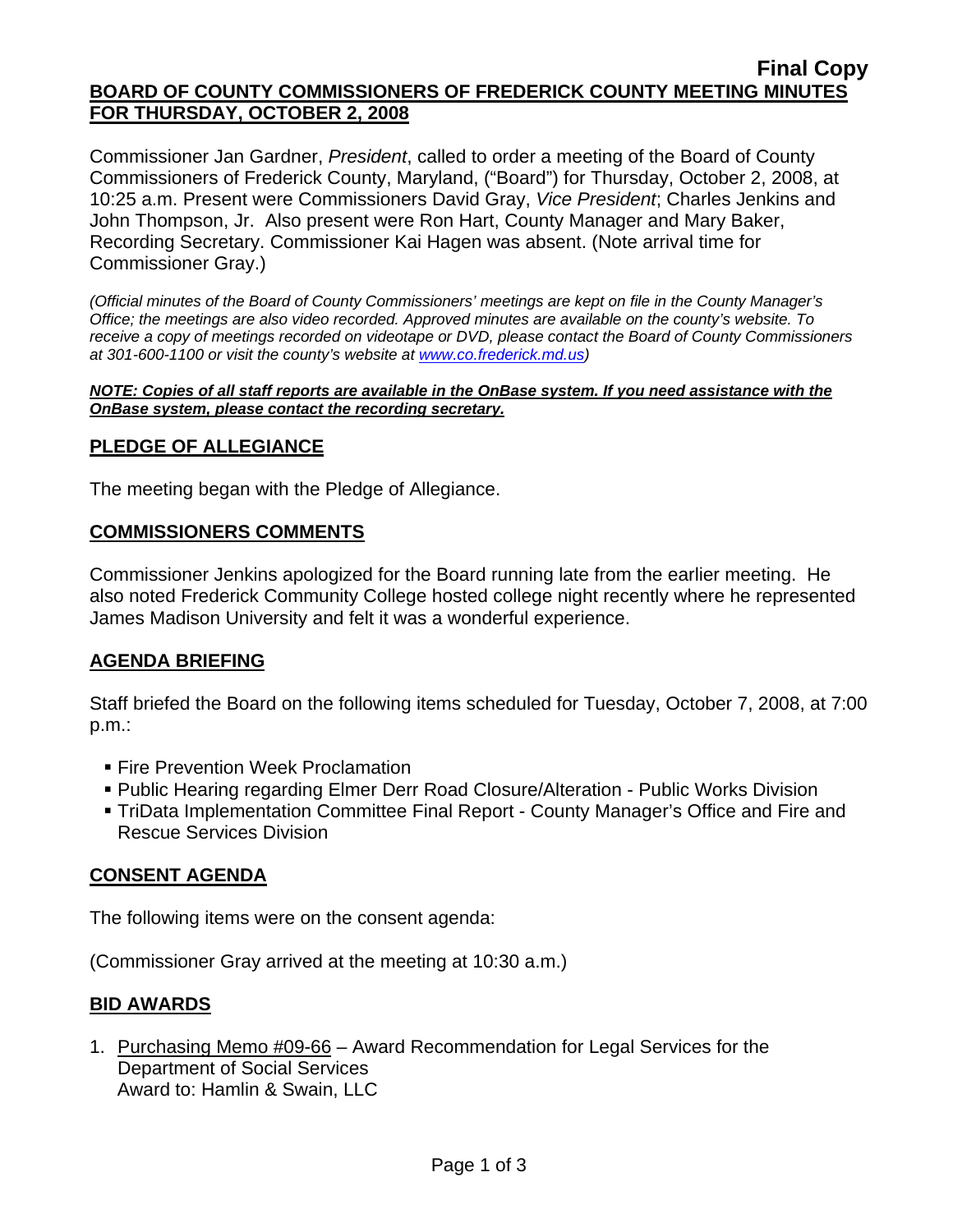### **Final Copy BOARD OF COUNTY COMMISSIONERS OF FREDERICK COUNTY MEETING MINUTES FOR THURSDAY, OCTOBER 2, 2008**

 Award amount: Estimated total of \$699,860.00 for the initial one-year contract and three – one-year renewal periods

- 2. Purchasing Memo #09-69 Purchase Roll-Off Truck, (Piggybacking Pennsylvania COSTARS Contract) Award to: Berman Freightliner of Leesport, Pennsylvania Award amount: \$131,578.00
- 3. Purchasing Memo #09-70 Purchase Storage Area Network Storage Modules and Support Piggyback GSA Contract Award to: Niksar Data Management of Marriottsville, Maryland Award amount: \$458,076.00

# **BUDGET TRANSFERS**

- 1. BT-08-234, Citizens Services Division
- 2. BT-08-235, Citizens Services Division
- 3. BT-09-062, Health Services Division

# **GRANT**

1. Renewal of Rental Allowance Program 2009 Grant - Jenny Short, Citizens Services **Division** 

Commissioner Gray moved to approve the consent agenda as presented with the exception of bid award #3, he requested background information on this item. Commissioner Jenkins seconded the motion that passed 4-0 with Commissioner Hagen absent.

Sherry Weakley and staff presented information on bid award #3.

Commissioner Gray moved to approve bid award #3 as presented. Commissioner Jenkins seconded the motion that passed 4-0 with Commissioner Hagen absent.

# **ADMINISTRATIVE BUSINESS**

### **Possible Amendments to the Forest Resource Ordinance (FRO) – Fee-in-Lieu Funds and Gypsy Moth Control - Kathy Mitchell, County Attorney**

John Mathias, County Attorney and Ms. Mitchell presented information to the Board regarding the FRO to determine if the Board wished to use fee-in-lieu of funds directly to pay for gypsy moth control and noted a change in the state law would be required if approved.

This item failed by majority discussion. Commissioner Hagen was absent.